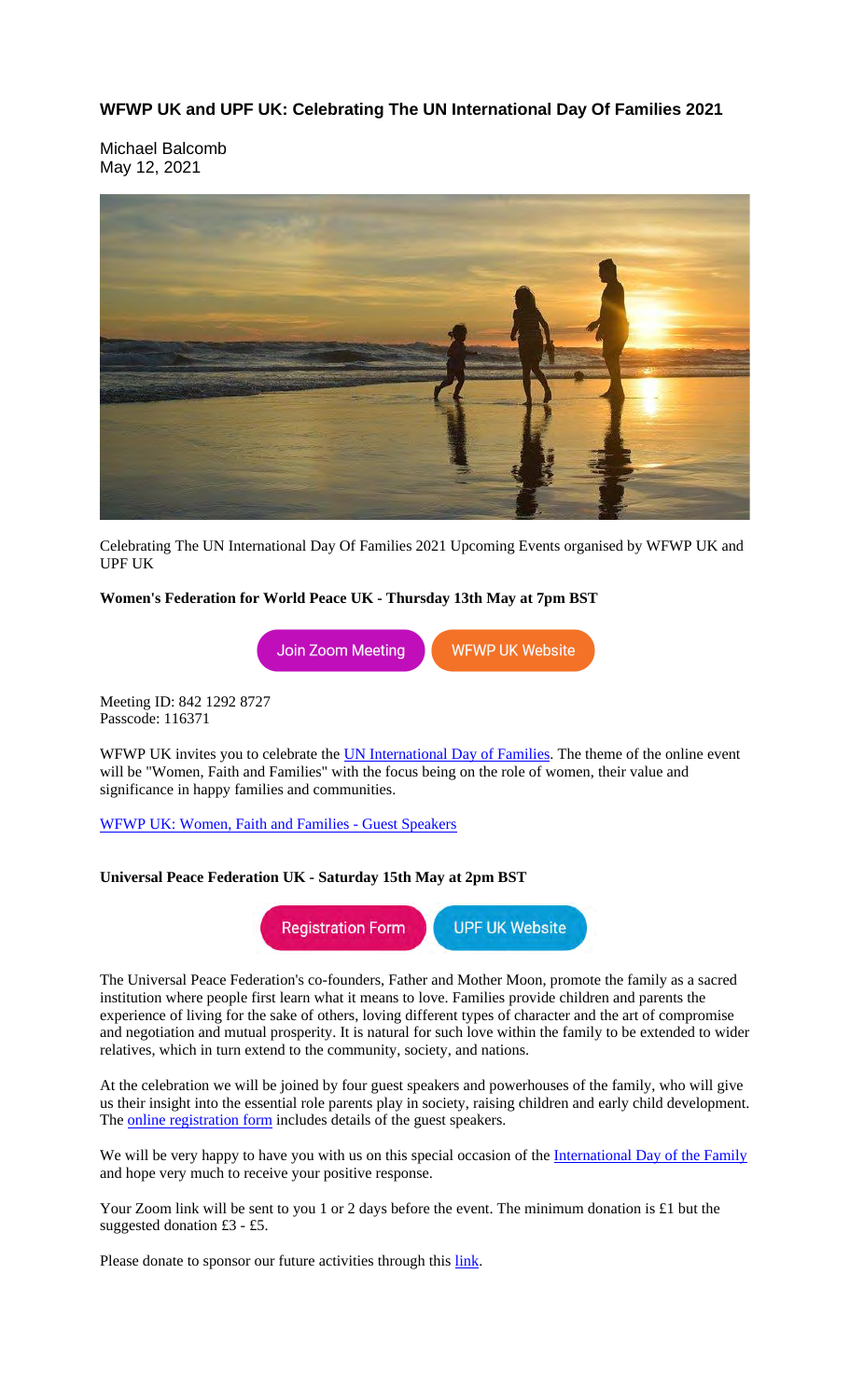

# **GUEST SPEAKERS** UN INTERNATIONAL DAY OF FAMILIES

# **WOMEN, FAITH & FAMILIES**



**SACRE member & RE**



**consultant for the local council & Founder of Youth SACRE MK . Head of Faculty Humanities Denbigh School-** **Founder & CEO of The Next**



**Chosen Generation CIC, Vice Chairperson of Basildon Side by Side**

**Director Golden Ethics Retired Vice Principal, born in Punjab.**





# **PST YETUNDE ADESHILE SHAMMI RAHMAN DIANA NESLEN**

**Founder Dynamic Women's Foundation Hindu Education Board UK Hindu Mandir's Exec Cmtt U**K

**Retired social worker**

**campaigner and an activist for the Palestinian cause**



# **BALVIR DILLON. MAYURA PATEL CHRISTELLE NGAMA**

**independent health and wellness business owner and the WFWP-Bolton**

**Project Manage**



https://us02web.zoom.us/j/84212928727?pwd=ZnB1T0FGR05JbW9qdFRnVHNqSEFiUT09 Passcode: 116371 DIVE ON WFWP UK **ZOON** 

ID: 842 1292 8727 Passcode: 116371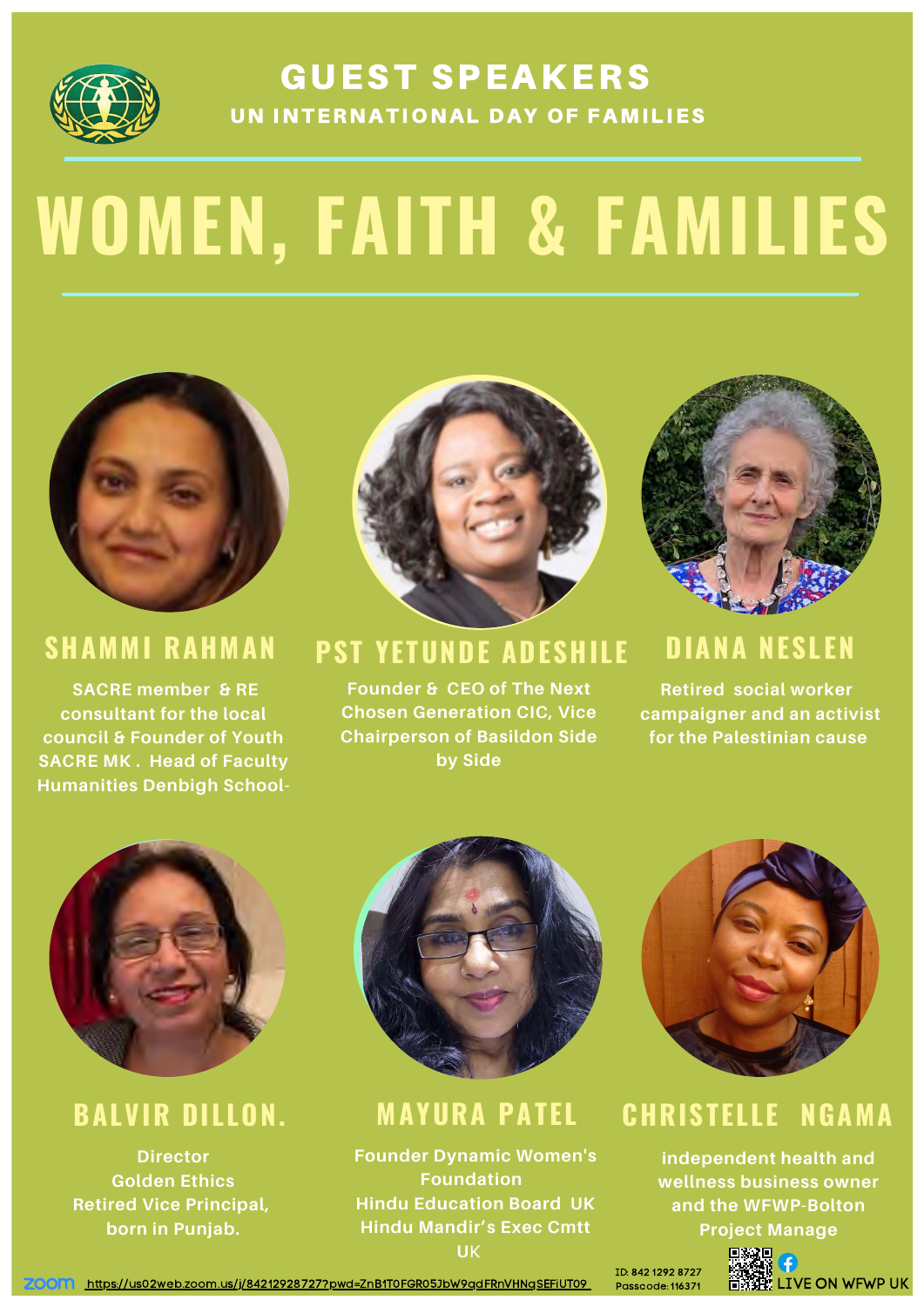$\times$ Eventbrite, and certain approved third parties, use functional, analytical and tracking cookies (or similar technologies) to understand your event preferences and provide you with a customised experience. By closing this banner or by continuing to use Eventbrite, you agree. For more information please review our cookie policy.



### MAY 15

# United Nations International Family Day 2021

by UK - Universal Peace Federation Follow

Donation

**Tickets** 

**Celebrating the United Nations International Day of the Families 2021 - Saturday the 15th of May at 2 pm (BST)**

## About this event



### **UN International Family Day 2021**

**Saturday, 2 pm 15th May**

On this occasion, we will be celebrating parenting and child development.

The Universal Peace Federation's co-founders, Father and Mother Moon, promote the family as a sacred institution where people first learn what it means to love. Families provide children and parents the experience of living for the sake of others, loving different types of character and the art of compromise and negotiation and mutual prosperity. It is natural for such love within the family to be extended to wider relatives, which in turn extend to the community, society, and nations.

At the celebration we will be joined by four guest speakers and powerhouses of the family, who will give us their insight into the essential role parents play in society, raising children and early child development.

### Dr. Carole Ulanowsky,

Awarded a Ph.D. for her intergenerational study of Motherhood, she is a mother of four and grandmother of six, an educator and researcher. She explores early life connections between mother and child and the link between attachment, early communication, and emotional wellbeing. New research shows a critical connection between a child's genetic makeup and their environment of care. She will speak about the importance of family – and early child development.

### Frederick Clarke

Frederick Clarke, has a Business Law degree and PGCE and is an experienced lecturer, with over 14 years experience in further education. In 2002 he launched Mighty Men of Valour (MMOV) in Croydon, whose aim is to change the lives of boys, young men and fathers so that they, in turn, make a significant and beneficial difference to the lives of their children, their spouse, and their community. He will be speaking about

### Date and time

Sat, 15 May 2021 07:00 – 08:30 MDT Add to calendar

### Location

Online event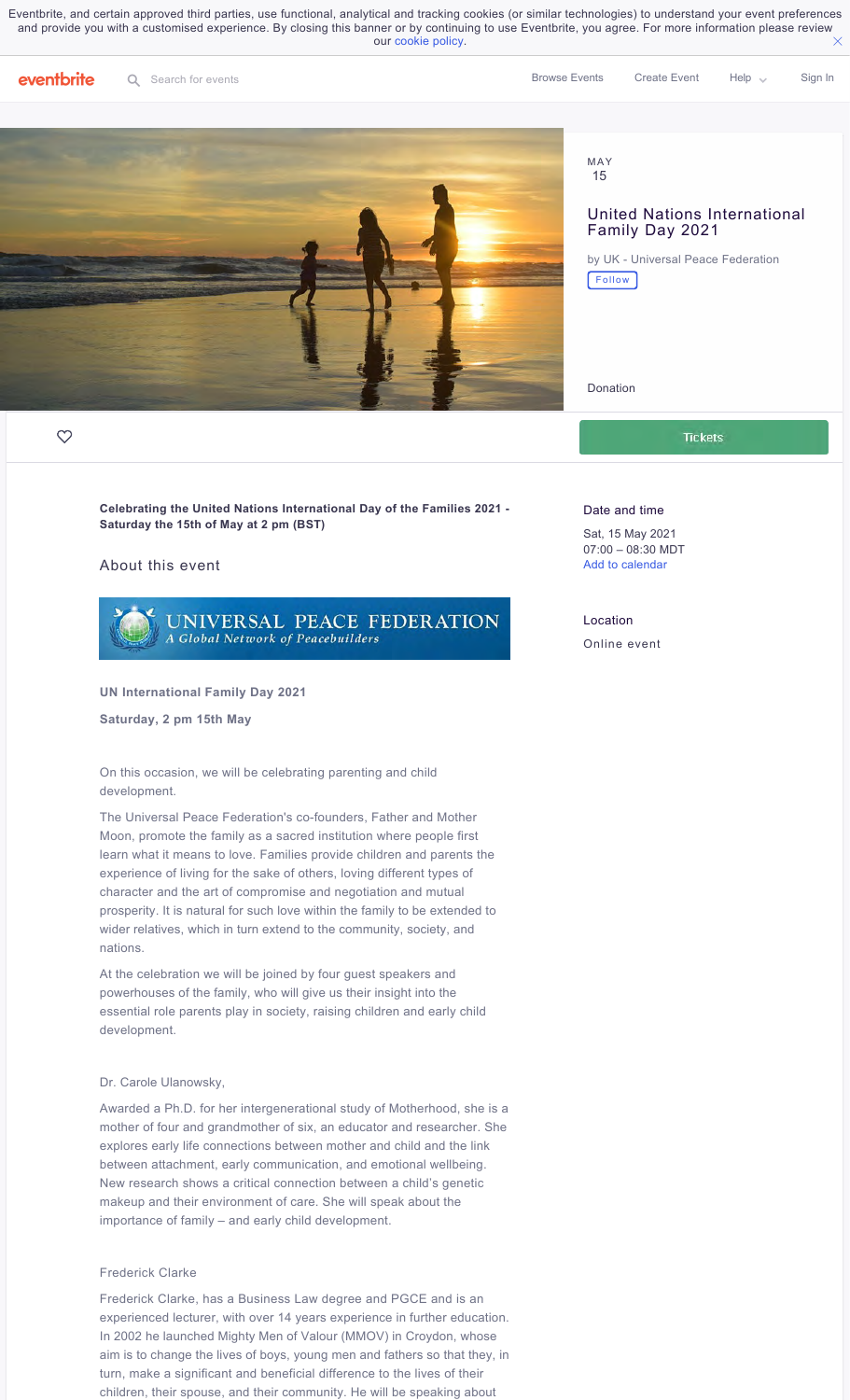"Why Fathers Matter"

## Dr. Nicola Bailey,

A specialist in parenting and family support. She will be addressing the transition into parenthood beginning with a quiz on what we think we know about becoming a parent. Her talk will focus on the transition into parenthood, the challenges this presents and how it can best managed. She will explain why tracing the threads of our own experiences will put us in a better place to understanding and support others.

### Teuta Avdyli,

A wife, mother of two beautiful children and a bestselling author of the books, "Born to Stand Out, Not to Fit In", and "Family Legacy of Love". Teuta is an advocate of bringing up strong, confident, and resilient children with a clear, loving structure, traditional notion, and high parental expectation. The approach she will share is to educate, inspire and support families, while empowering women to expand their vision to live the life, legacy and impact they dream to have. Teuta will have an interactive section in her presentation for those who want to ask a question or make a maximum 60 seconds comment. Teuta will ask the audience, 'What would you like your children to remember you by?'

We will be very happy to have you with us on this special occasion of the International Day of the Family and hope very much to receive your positive response. We recommend that you register on Eventbrite https://bit.ly/3ehO9L0 so that all participants can be found together in one place. Your zoom link will be sent to you 1 or 2 days before the event. We will be more than happy to hear from you by email or phone so we can catch up.

If you have any questions or need to discuss any related matter to the event, do not hesitate to contact me on the following number 07723024750. Looking forward to seeing you on zoom on Saturday, 15th of May at 2.00 pm.

The minimum donation is £1 but the suggested donation £3 - £5.

Warm regards,

Margaret Keverian-Ali, Director, UPF - UK. Mobile: 07723024750 Robin Marsh, Secretary-General, UPF – UK: Mobile: 07956210768 Universal Peace Federation (UPF) – UK UPF - UK Charity Number 1185412

pa@uk.upf.org @ukUPF www.uk.upf.org

UPF is an NGO in General Consultative Status with the Economic and Social Council of the UN

## Tags

| <b>Online Events</b><br>Online Conferences                        |  |
|-------------------------------------------------------------------|--|
| #family<br>Online Charities & Causes Conferences<br>#parenting    |  |
| #upf<br>#family_day<br>#parenting skills<br>#parents and children |  |
| #upf uk<br>#loving family<br>#international_family_day            |  |
| #un internationalfamilyday                                        |  |

Share with friends